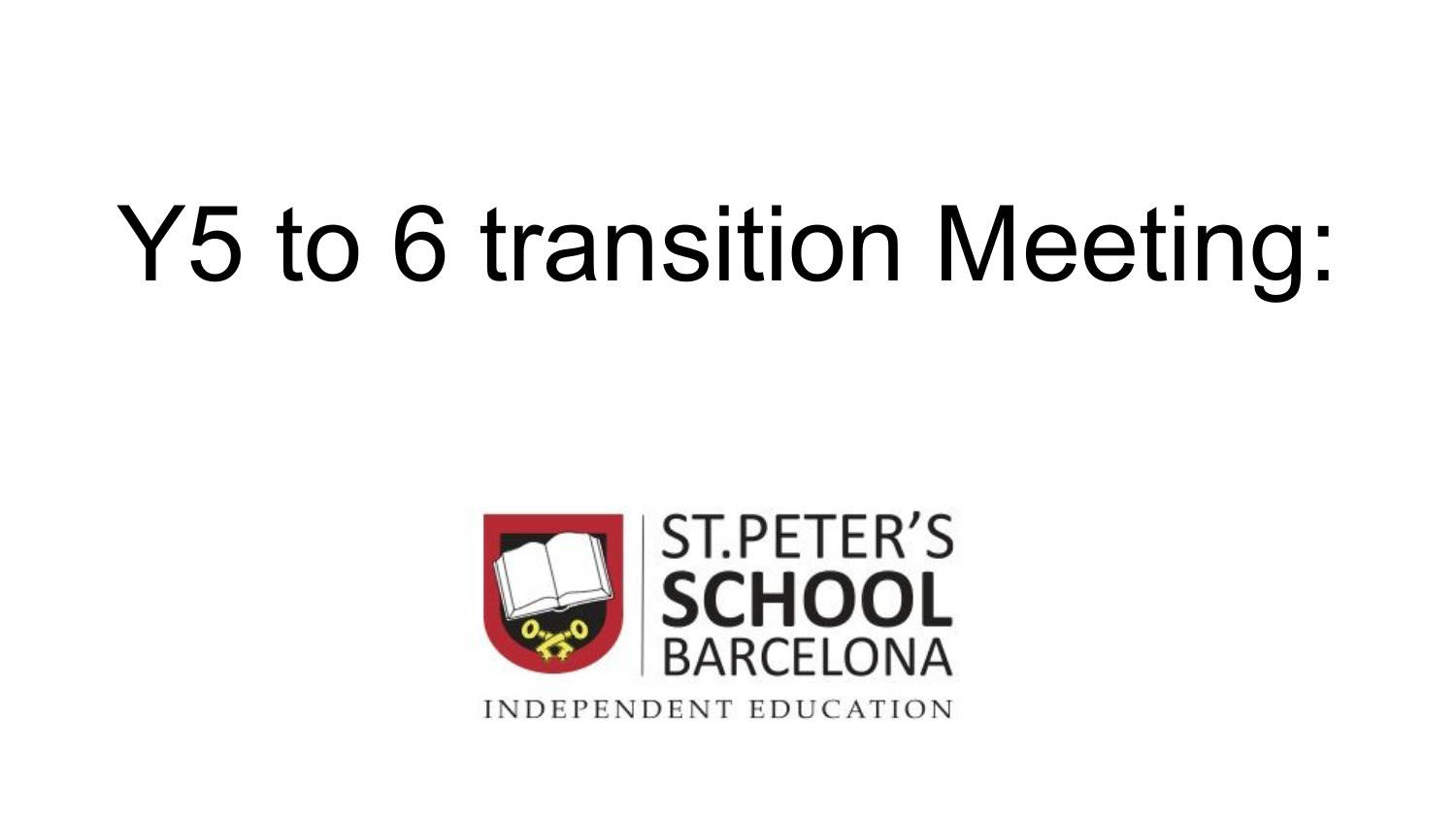# Year 6 tutors

Mr. Sam Mr. Cooper Mr. Mauri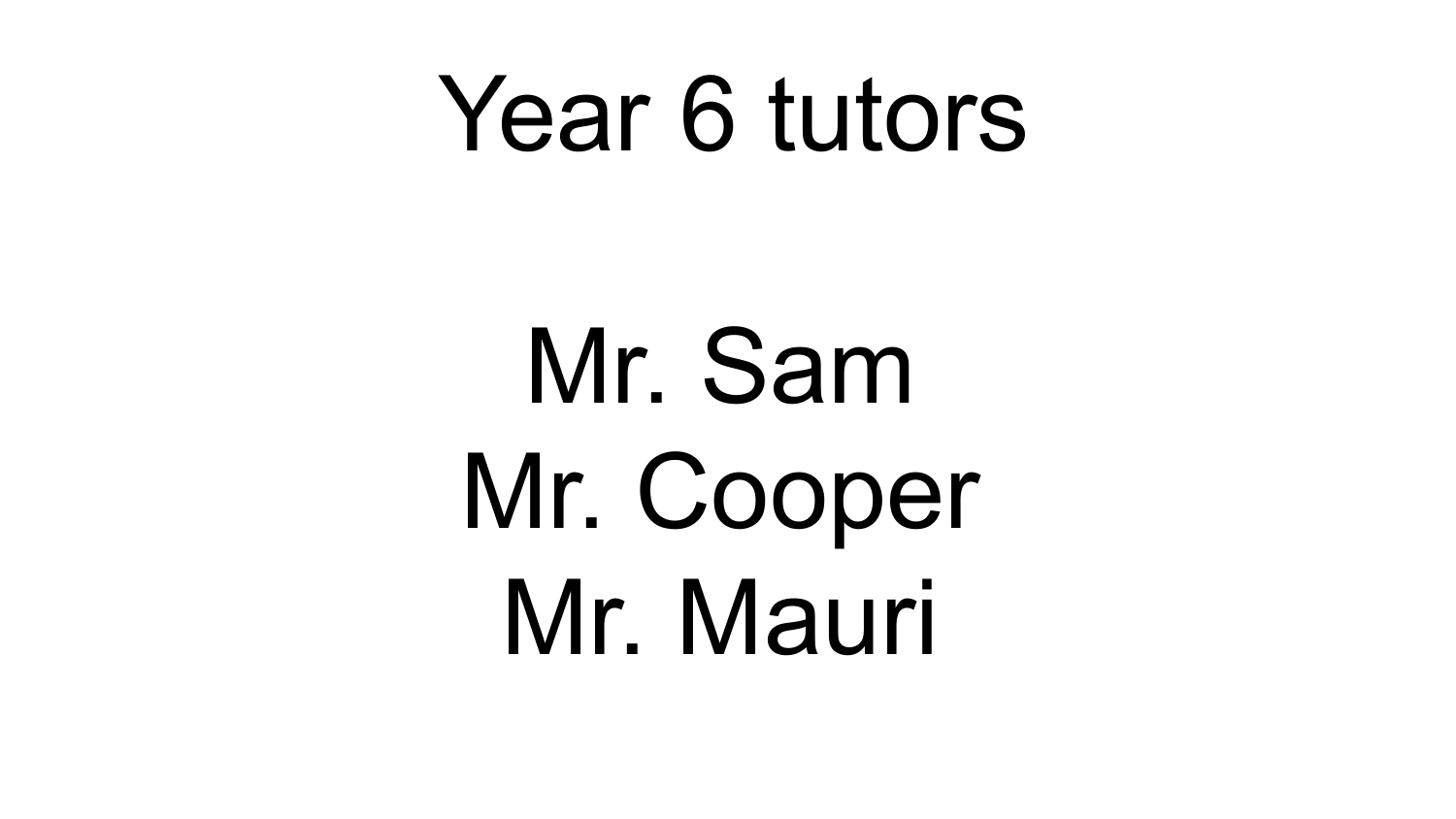# Class 1-5 PYP (Primary Years Programme)

# **Class 6 -10 MYP Middle Years Programme**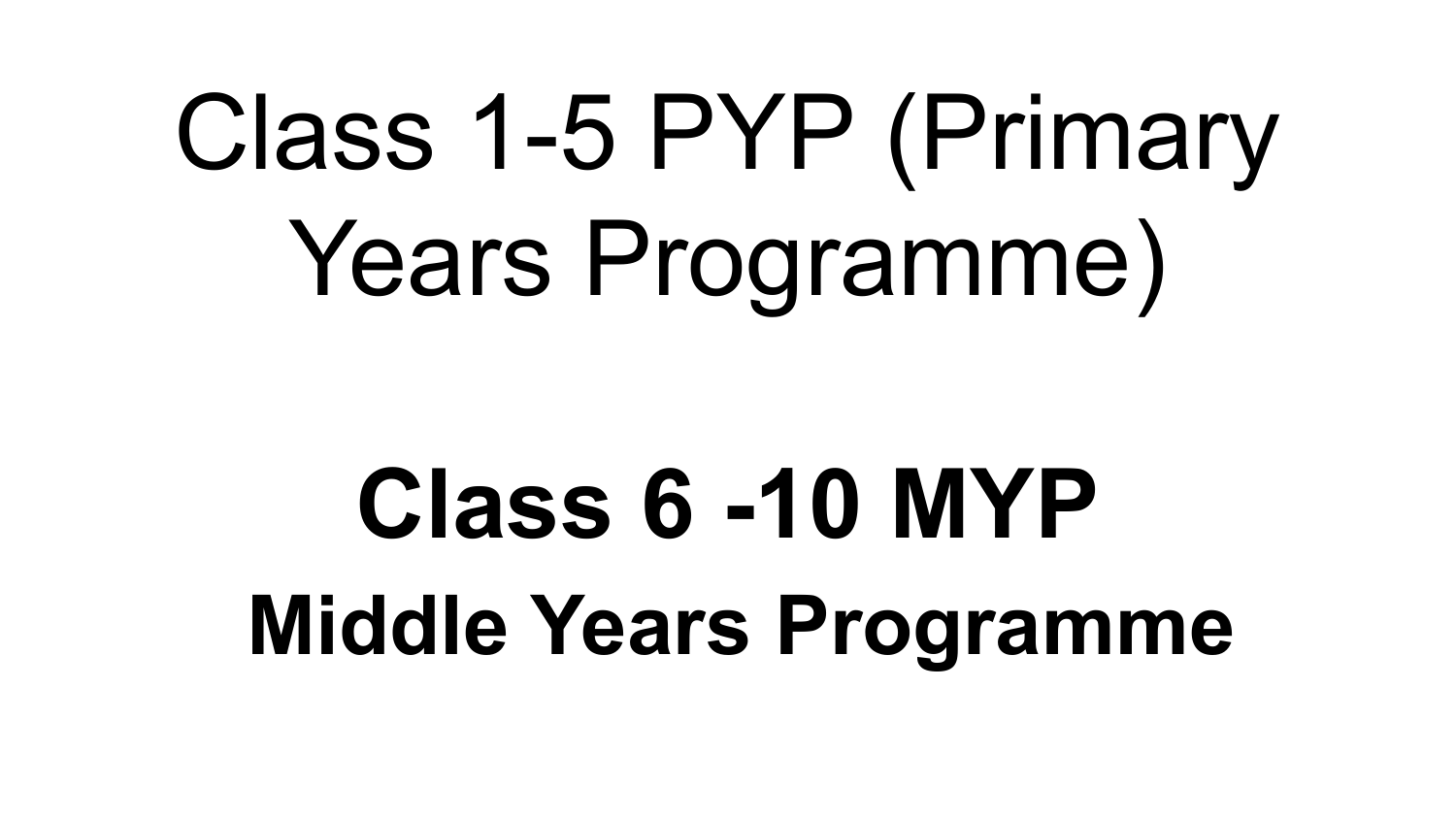# DIFFERENCES BETWEEN Y5 AND Y6

- Timetable  $8.15h$  to  $16:00h$
- Gain more autonomy to become independent learners
- Students will have specialists for each subject.
- New subjects: Exponential Science, Global Perspectives, Interdisciplinary Project,.
- Tutor role.
- Different focus on languages (Lang&Lit and Lang acq)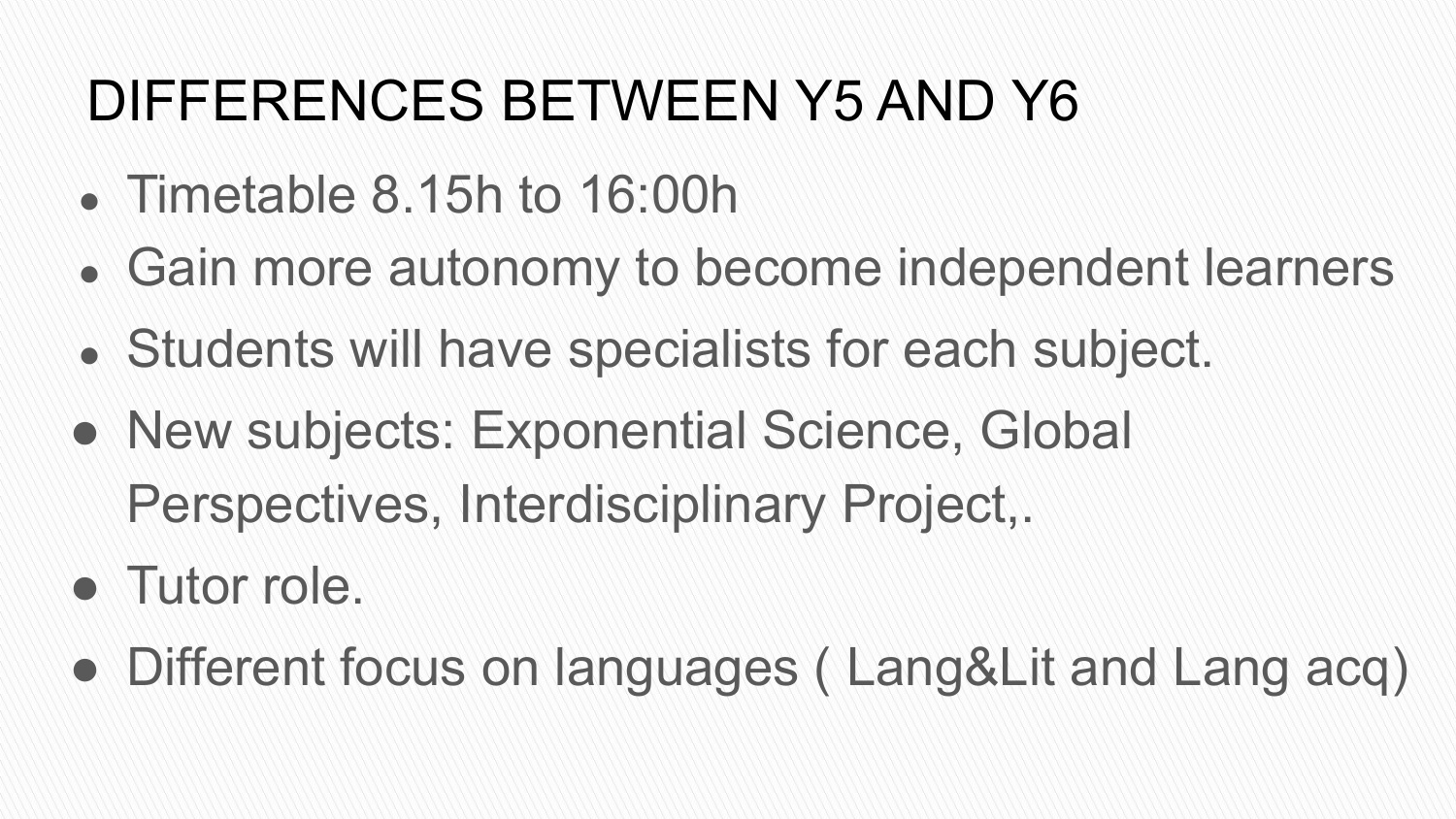|                | Year 6 Cooper   | <b>MONDAY</b>                                   | <b>TUESDAY</b>                                     | <b>WEDNESDAY</b>                            | <b>THURSDAY</b>                | <b>FRIDAY</b>          |
|----------------|-----------------|-------------------------------------------------|----------------------------------------------------|---------------------------------------------|--------------------------------|------------------------|
|                | $8:15 - 09:30$  | English - Mr Cooper                             | Catalan - Mr<br>Alcobe, Miss Rut<br>or Miss Llorca | Technology - Miss<br>Gaele and Mr Mauri     | English                        | Technology             |
| $\overline{2}$ | $09:30 - 10:30$ | <b>Exponentials - Miss</b><br>Maragos           | Maths                                              | French - Mr Miranda                         | Science                        | Global<br>Perspectives |
| 3              | $10:30 - 11:00$ | <b>Break</b>                                    |                                                    |                                             |                                |                        |
| 4              | $11:00 - 12:00$ | Maths - Miss Vosper                             | Spanish                                            | Maths                                       | <b>Tutorial - Mr</b><br>Cooper | Science                |
| 5              | $12:00 - 13:00$ | Music - Mr Sam                                  | <b>Music</b>                                       | <b>Global Perspectives</b><br>- Miss Roisin | Spanish                        | French                 |
| 6              | 13:00 - 14:00   | <b>Break</b>                                    |                                                    |                                             |                                |                        |
| $\overline{7}$ | $14:00 - 15:00$ | Spanish - Miss Patricia<br><b>OR Miss Trini</b> | PE - Miss<br>Chantal                               | Spanish                                     | Global<br>Perspectives         | Catalan                |
| 8              | $15:00 - 16:00$ | Science - Miss Maragos                          |                                                    | <b>Exponentials</b>                         | Maths                          | English                |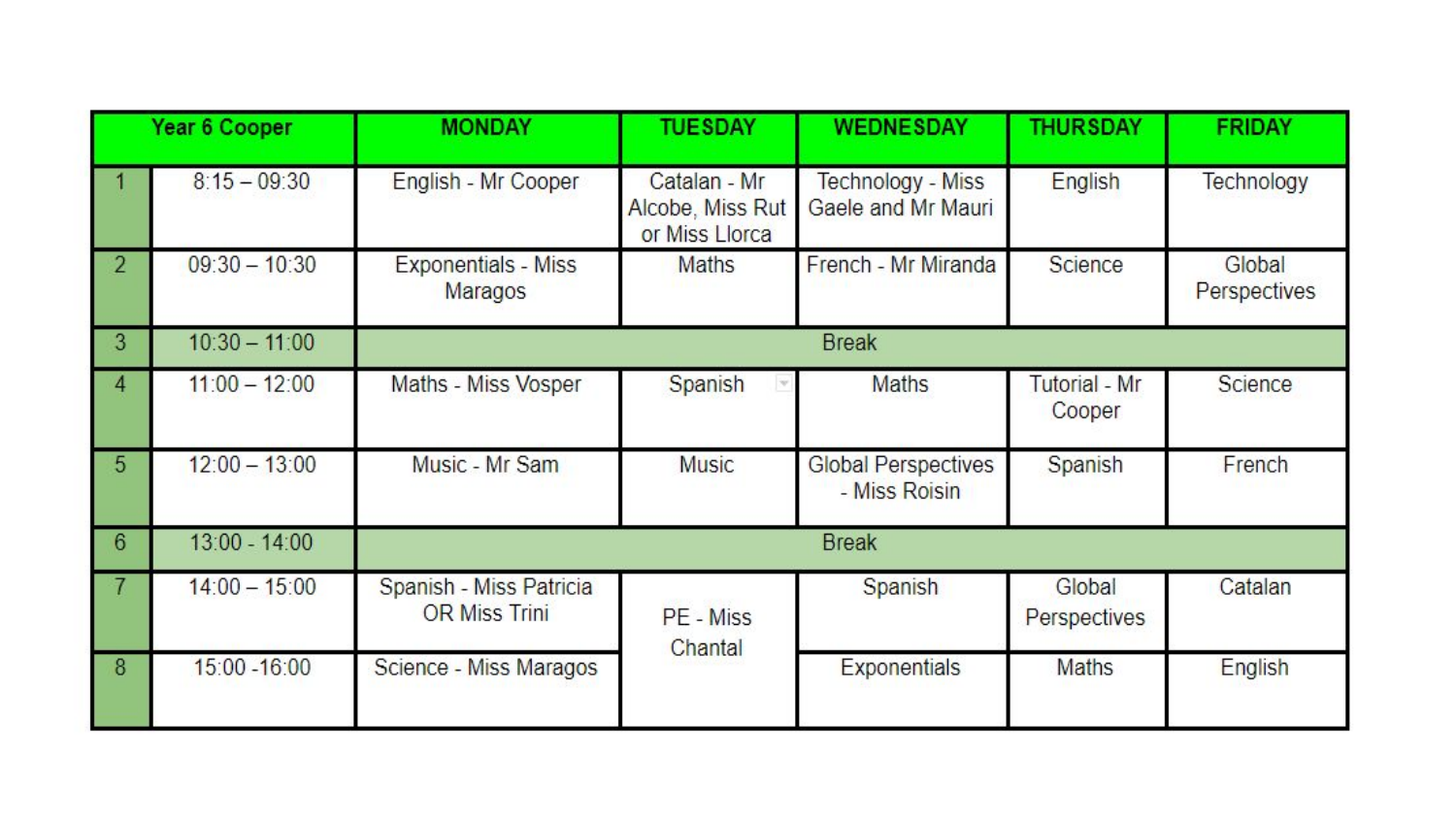#### **Homework**

Not on a weekly basis like in PYP.

Students expected to be more independent.Homework recorded on **Google Classroom**. A folder per subject

A student might not always have homework.

MYP places emphasis on balanced lifestyle = clubs, activities, family time.

**Students should be reading regularly.**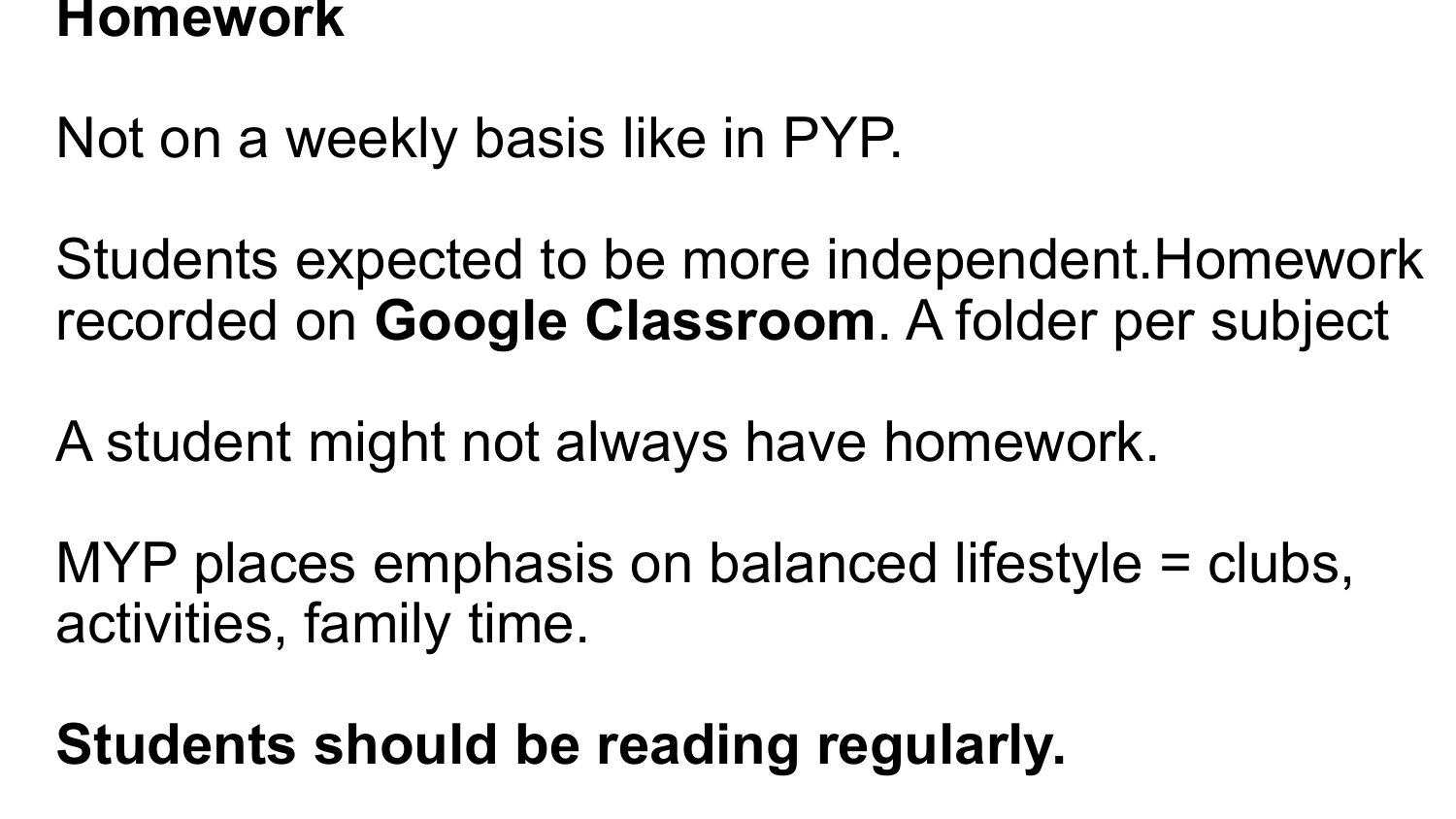## La Molina- Class 6 No mobile phones

La Molina- May 2022

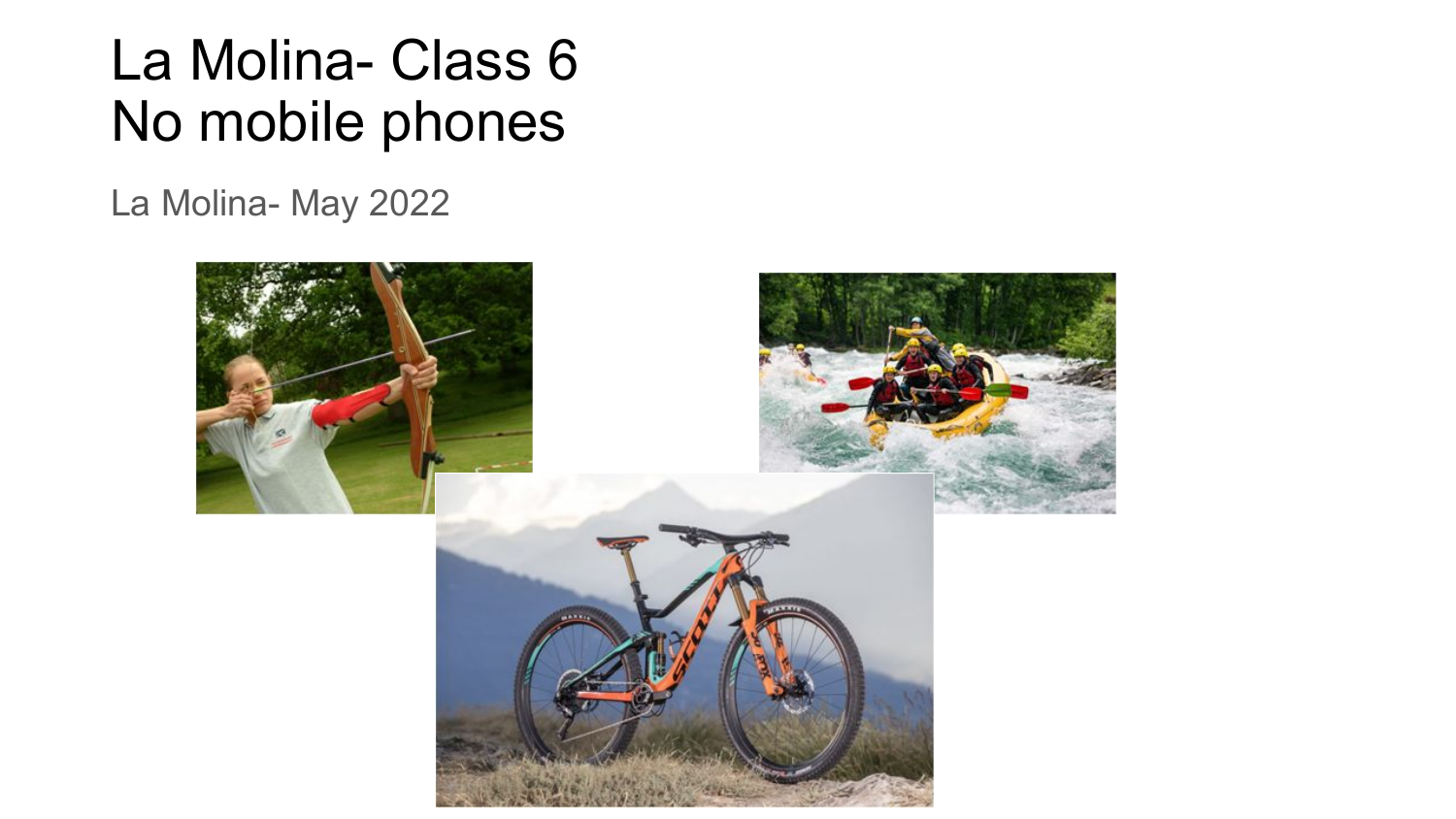### **Assessments**

**Formative Assessment:** Work which is marked by the teacher during the unit. This marking will help the teacher and the student know what they need to do to improve. The student will not necessarily receive a grade for this work.

**Summative Assessment:** Final piece of work at the end of the unit. Student will receive a grade for one or more of the criteria.

**Deadlines:** Students will learn about the importance of punctuality when handing in assignments.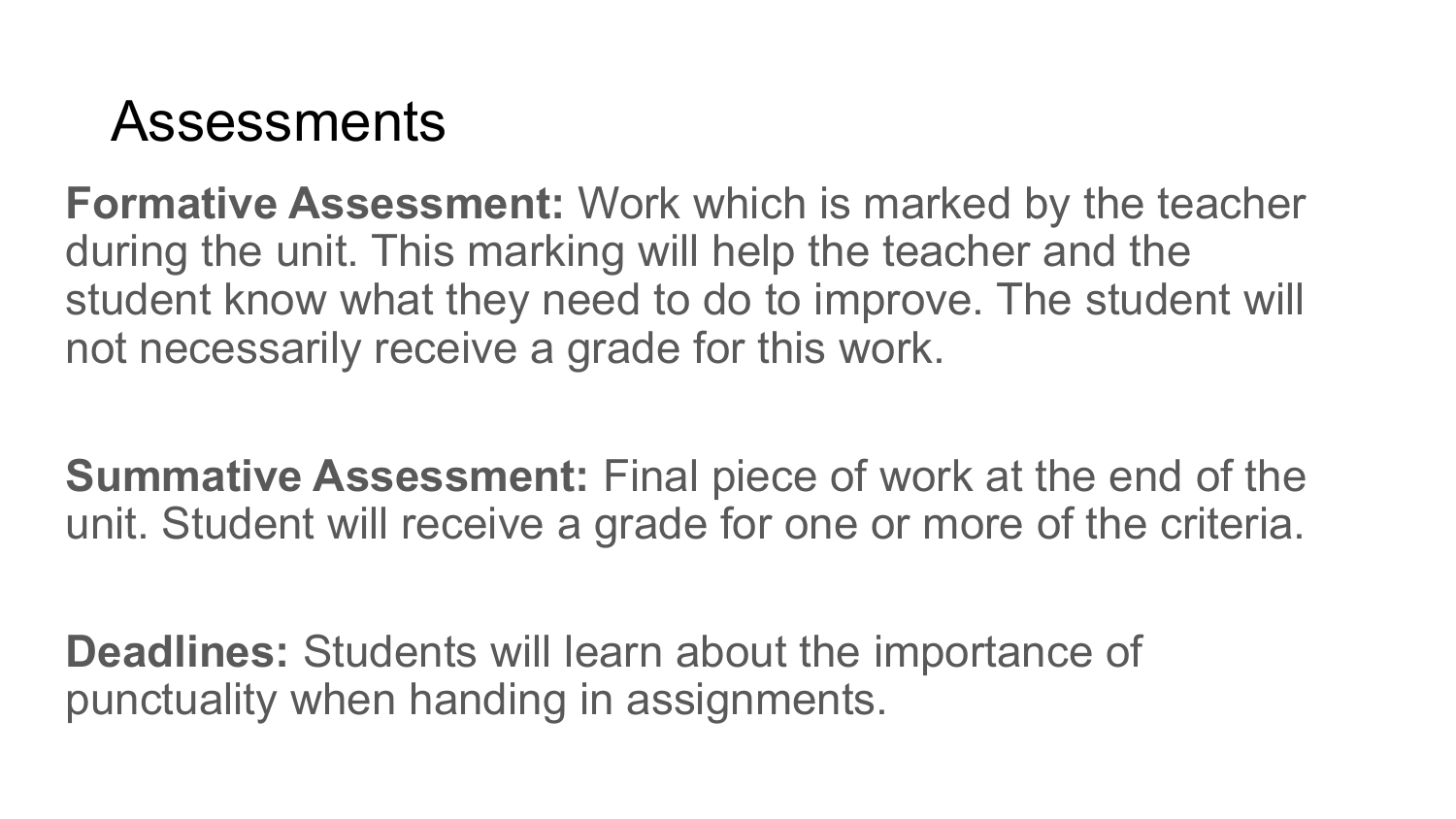# MYP Grading

**Each subject has 4 criterion (8 marks each) 32**

Language and Literature (English and Spanish)

| <b>Criterion A</b> | <b>Criterion B</b> | <b>Criterion C</b> | <b>Criterion D</b> |
|--------------------|--------------------|--------------------|--------------------|
| Analysing          | Organising         | Producing          | Using              |
|                    |                    | Text               | Language           |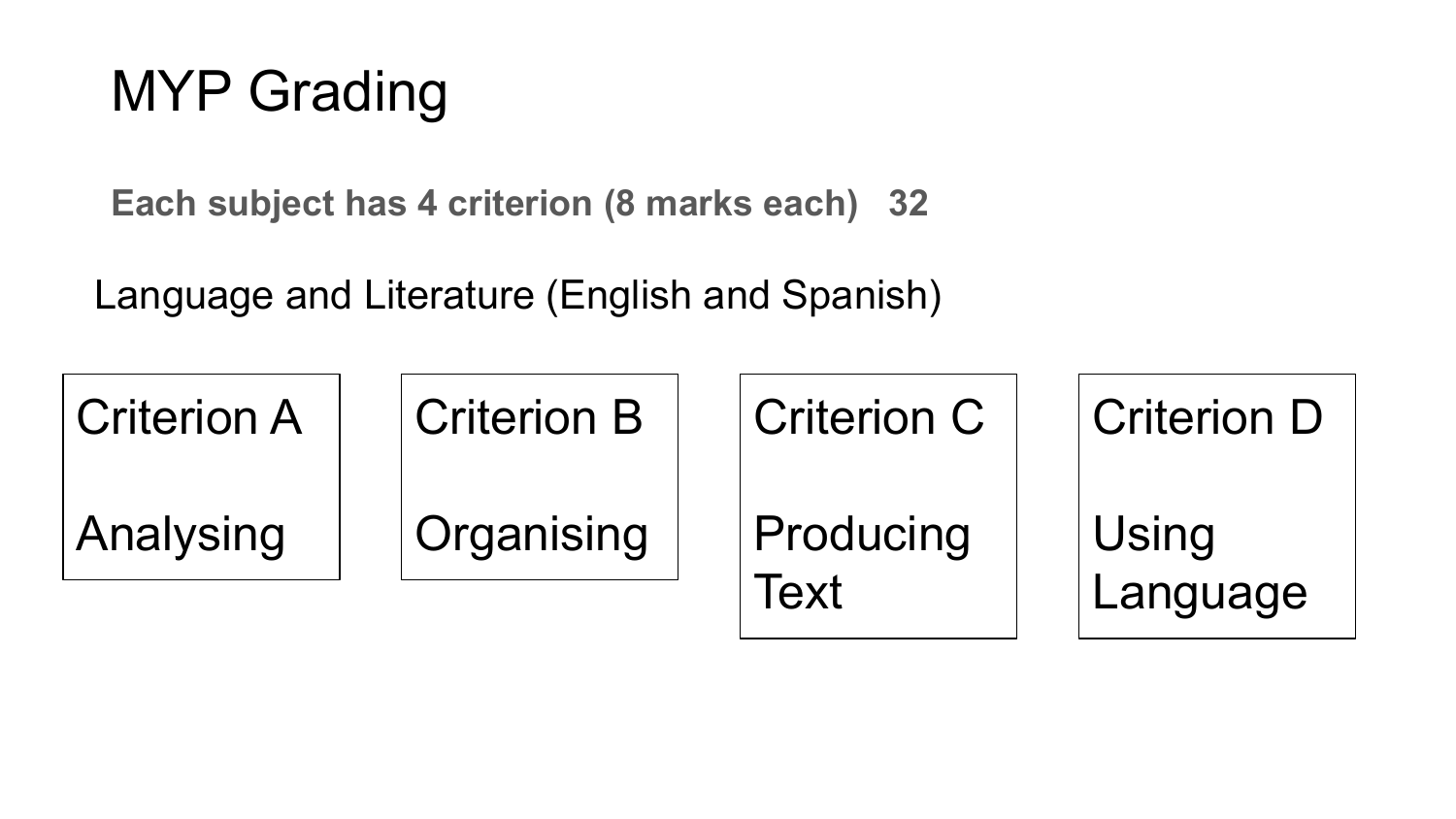# MYP Grading

| Criterion A - Analysing      | 5              |
|------------------------------|----------------|
| Criterion B - Organising     | 6              |
| Criterion C - Producing text | 5              |
| Criterion D - Using Language |                |
| Total                        | $20 =$ Grade 6 |

The MYP assessment scale compared with the national system is shown below:

| <b>MYP Marks</b>                |         | 2       |           |           |           | $\bullet$ |           |
|---------------------------------|---------|---------|-----------|-----------|-----------|-----------|-----------|
| <b>MYP</b><br><b>Boundaries</b> | $0 - 5$ | $6 - 9$ | $10 - 14$ | $15 - 18$ | $19 - 23$ | $24 - 27$ | $28 - 32$ |
| National<br>System              | $1 - 2$ | 3       |           | $5 - 6$   |           |           | $9 - 10$  |

Although the idea of passing and failing does not have a place in the MYP framework due to its assessment philosophy, we still need to fulfill the requirements of the Spanish National Education System and therefore we will qualify as passing the MYP mark of 4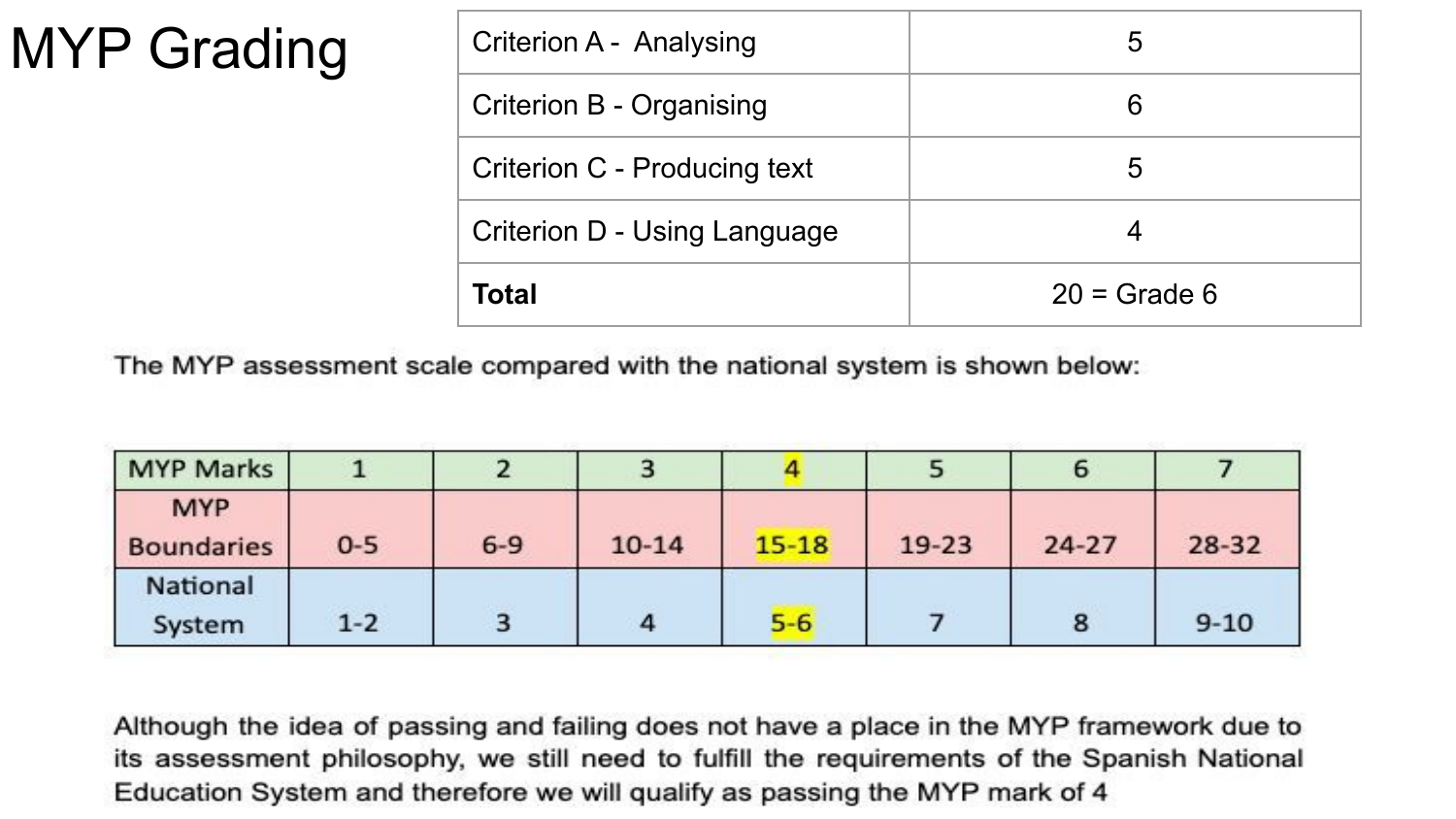## Uniform

New Uniform in Y6.

Trousers, Blue shirt, red jumper / hoodie

Black footwear

School Jacket

Gym Uniform

Students will be informed twice and sent home to change on the third warning if they are not wearing the uniform correctly.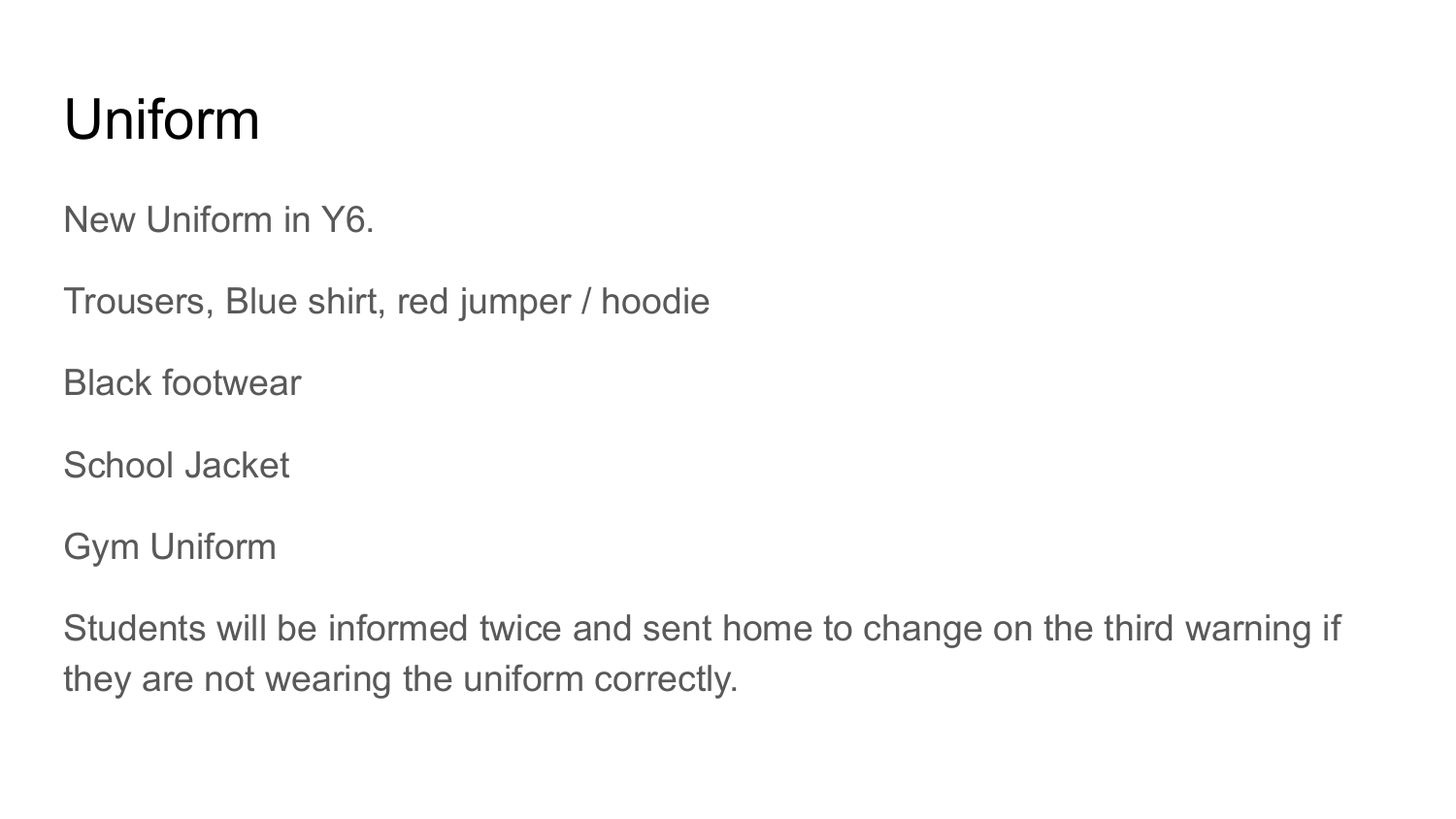## Parent Communication

Meeting at the start of the Year for new families

Meeting in the first semmestre

```
Meeting in the second semmestre ( *) Pre-evaluation
```
Phone calls and emails

Parents may always request a meeting if they have any doubts or worries.

No more seesaw